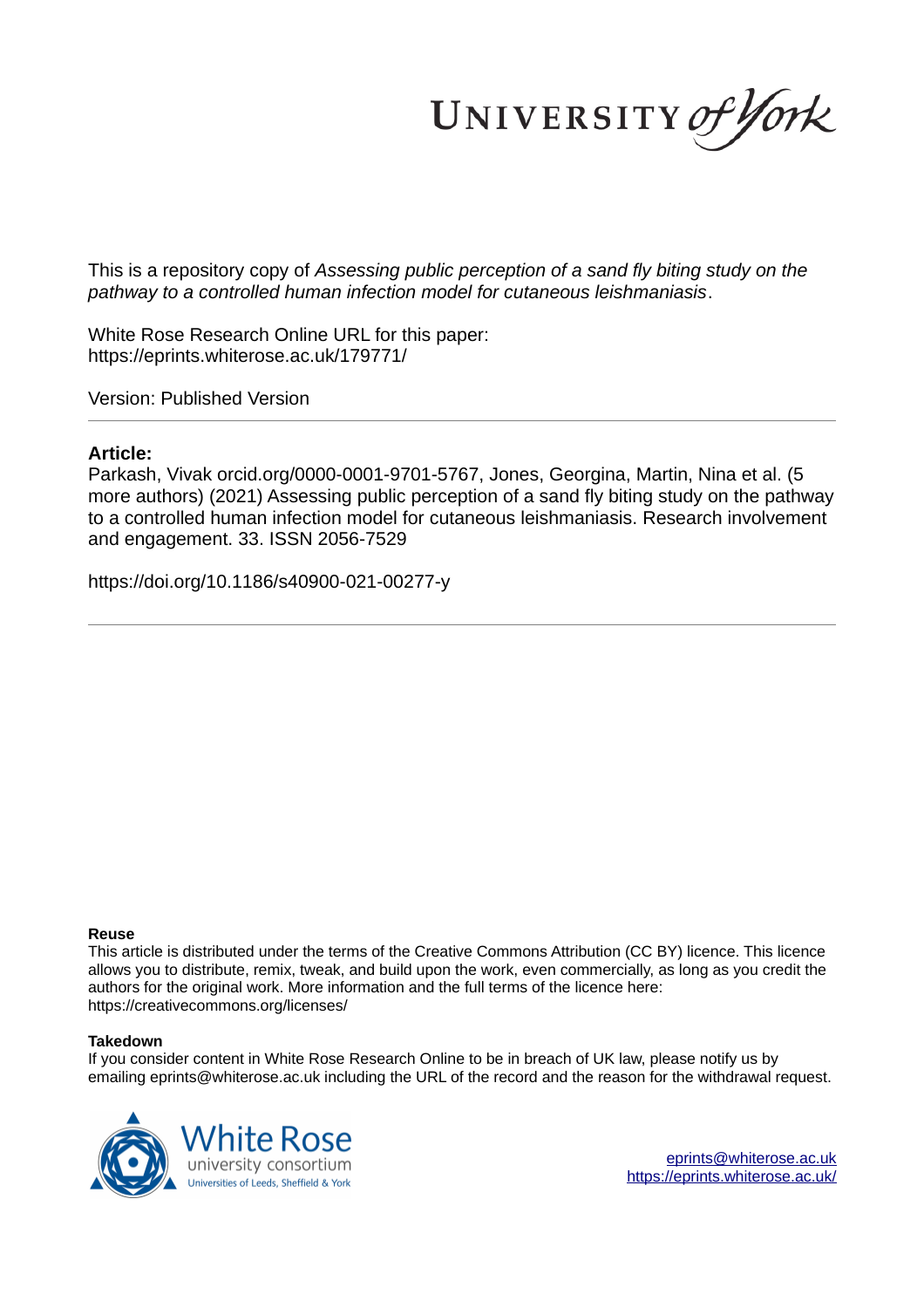# **RESEARCH ARTICLE Example 2014 12:30 The Contract of Contract ACCESS**

# Assessing public perception of a sand fly biting study on the pathway to a controlled human infection model for cutaneous leishmaniasis

Vivak Parkash<sup>1,2[\\*](http://orcid.org/0000-0001-9701-5767)</sup>®, Georgina Jones<sup>3</sup>, Nina Martin<sup>3</sup>, Morgan Steigmann<sup>4</sup>, Elizabeth Greensted<sup>1</sup>, Paul Kaye<sup>1</sup> , Alison M. Layton<sup>1</sup> and Charles J. Lacey<sup>1</sup>

# Abstract

**Background:** A controlled human infection model (CHIM) involves deliberate exposure of volunteers to pathogens to assess their response to new therapies at an early stage of development. We show here how we used public involvement to help shape the design of a CHIM to support future testing of candidate vaccines for the neglected tropical disease cutaneous leishmaniasis, a disease transmitted by the bite of infected sand flies in tropical regions.

Methods: We undertook a public involvement (PI) consultation exercise to inform development of a study to test the safety and effectiveness of a sand fly biting protocol using uninfected sand flies (FLYBITE: [ClinicalTrials.gov](http://clinicaltrials.gov) ID [NCT03999970](https://www.clinicaltrials.gov/ct2/show/NCT03999970)) and a CHIM using Leishmania major-infected sand flies (LEISH\_Challenge: [ClinicalTrials.gov](http://clinicaltrials.gov) ID [NCT04512742](https://clinicaltrials.gov/ct2/show/NCT04512742)), both taking place in York, UK. We involved 10 members of the public including a patient research ambassador and a previous CHIM volunteer. The session took place at The University of York, UK and examined draft study volunteer-facing material and included the CHIM study design, potential adverse events and therapeutic interventions at study endpoints. A discussion of the scientific, ethical, humanitarian and economic basis for the project was presented to the participants to provoke discourse. An inductive, thematic analysis was used to identify the participants' key concerns.

Results: Themes were identified relating to i) quality of volunteer-facing written information, ii) improving study design, and iii) factors to motivate involvement in the research. Group participants responded positively to the overall study aims. Initial concerns were expressed about potential risks of study involvement, but further explanation of the science and mitigations of risk secured participant support. Participants provided advice and identified improved terminology to inform the volunteer-facing material. Lastly, treatment options were discussed, and excision of any cutaneous lesion was favoured over alternatives as a treatment.

\* Correspondence: [vivak.parkash@york.ac.uk](mailto:vivak.parkash@york.ac.uk)

<sup>1</sup>York Biomedical Research Institute, Hull York Medical School, University of York, York, UK

<sup>2</sup>Department of Infection and Tropical Medicine, Sheffield Teaching Hospitals NHS Foundation Trust, Sheffield, UK

Full list of author information is available at the end of the article

appropriate credit to the original author(s) and the source, provide a link to the Creative Commons licence, and indicate if changes were made. The images or other third party material in this article are included in the article's Creative Commons licence, unless indicated otherwise in a credit line to the material. If material is not included in the article's Creative Commons licence and your intended use is not permitted by statutory regulation or exceeds the permitted use, you will need to obtain permission directly from the copyright holder. To view a copy of this licence, visit [http://creativecommons.org/licenses/by/4.0/.](http://creativecommons.org/licenses/by/4.0/) The Creative Commons Public Domain Dedication waiver [\(http://creativecommons.org/publicdomain/zero/1.0/](http://creativecommons.org/publicdomain/zero/1.0/)) applies to the data made available in this article, unless otherwise stated in a credit line to the data.

© The Author(s), 2021 **Open Access** This article is licensed under a Creative Commons Attribution 4.0 International License, which permits use, sharing, adaptation, distribution and reproduction in any medium or format, as long as you give

Research Involvement and Engagement

# **BMC**

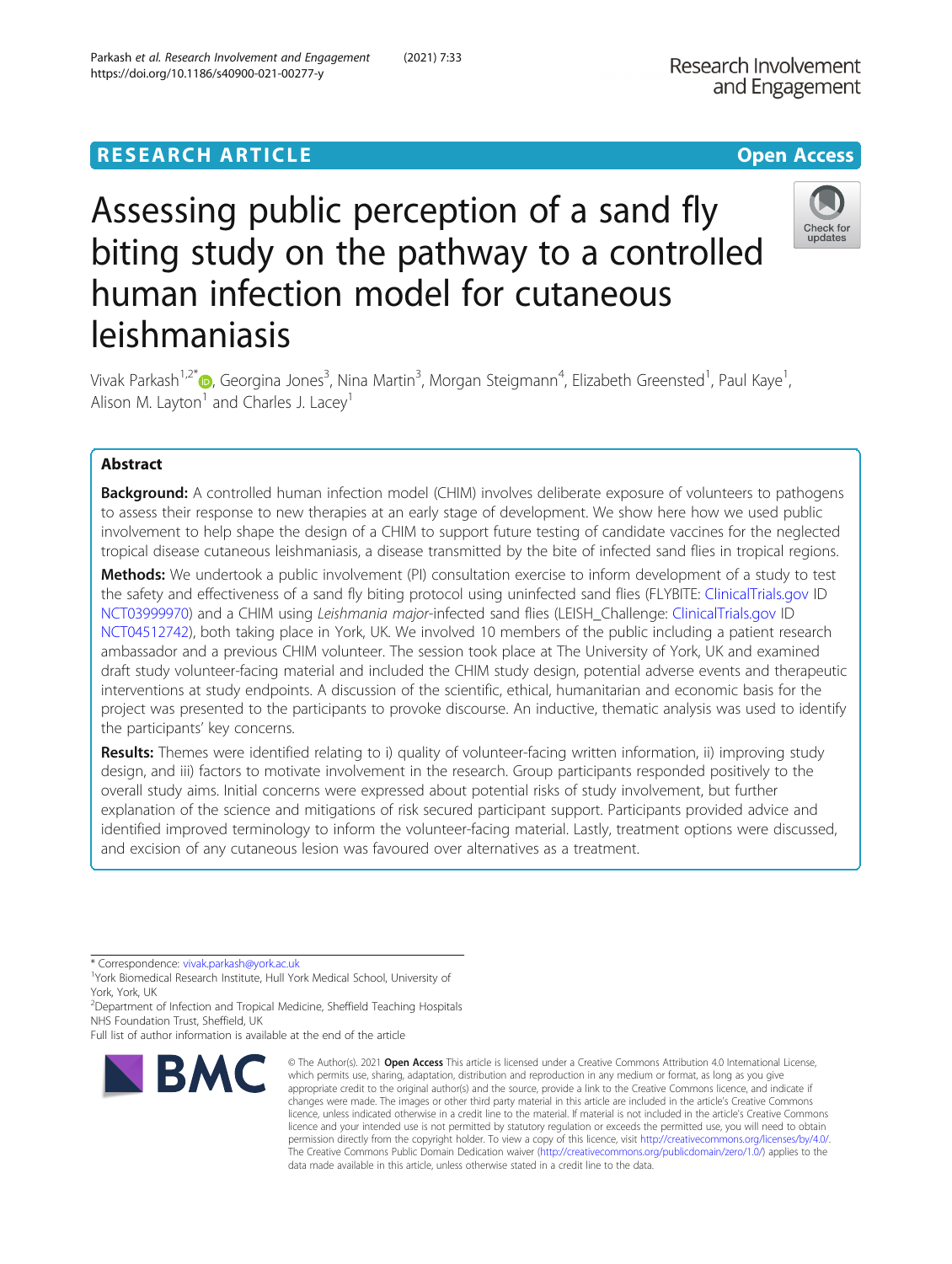**Conclusion:** The consultation exercise provided invaluable information which led to improved study design and enhanced clarity in the volunteer-facing material. The session also reinforced the need to maintain public trust in scientific rigour prior to initiation of any study. The investigators hope that this description strengthens understanding of PI in clinical research, and encourages its use within other studies.

#### Plain English summary

Our research team is designing a type of research study known as a controlled human infection model (CHIM). In CHIM studies, volunteers are exposed to infections on purpose and then studied to help understand diseases. Similar experiments, where humans are infected deliberately, have been used for hundreds of years to help test treatments. CHIM studies have already been used more recently to help test vaccines for diseases such as malaria. The disease leishmaniasis, a disease affecting millions each year, is spread by the bite of an infected sand fly in tropical countries. There are currently no vaccines for leishmaniasis that are available for use in humans. It is thought that by using CHIM studies, new vaccines might be tested and then approved more quickly. Scientific researchers have had many discussions about how useful CHIM studies are, especially in terms of the science behind them, the safety of volunteers and the ethics of these studies. Researchers also understand how important it is to involve the public in designing and carrying out research, especially studies involving humans, to get an independent point-of-view. We have therefore involved the public, in some parts of designing this research, in a group discussion. We also included a person who has already taken part in a different CHIM study. These discussions have had an important effect and have changed how we plan to carry out our future research studies. We also hope that this description will encourage other researchers to include the public when planning future research.

Keywords: Controlled human infection model (CHIM), human challenge, Cutaneous leishmaniasis, Leishmania, Clinical study, Public involvement, PI, Expectations, Qualitative research

#### Key lessons

- Controlled human infection models are not well known to the public, and it is important to educate the public in general as potential participants in research.
- Clarity of written and verbal information for volunteers is imperative in clinical research.
- The public representatives preferred excision biopsy over other treatment modalities. This stimulated discussion with clinical specialists and a consensus opinion was formed for this approach. This is a significant change to the project methodology influenced by the public involvement process.
- Research conducted in the UK may not always accurately reflect stakeholders in other countries.
- There is a longstanding issue with diversity amongst research participants that is difficult to address.
- It is important to engage with technology (including social media) to both attract potential volunteers, but also to ensure engagement is maintained once a study commences.
- Public involvement is imperative to good clinical research as participants may add more holistic

viewpoints that are not limited by the inherent bias of researchers.

#### Background

The recognition of the concept of patient-centred care has proliferated since the mid-twentieth century [\[1\]](#page-11-0). The model for a patient-centred approach then progressed over the years, and has now become embedded within healthcare policy in the UK. With this focus on patientcentred healthcare, the discussion on stakeholder involvement in care has also moved to include research and clinical studies, with research being deemed integral to good healthcare. The consensus is therefore that high-quality research is dependent on public involvement [[2\]](#page-11-0).

Public involvement (PI) and engagement has been supported in recent years by both allocation of research funding specifically for PI activities and also by the creation of advisory bodies such as INVOLVE, championing public involvement initiatives and supported by the National Institute for Health Research (NIHR). The UK National Health Service (NHS) Health Research Authority has also published 'The UK Policy Framework for Health and Social Care' in conjunction with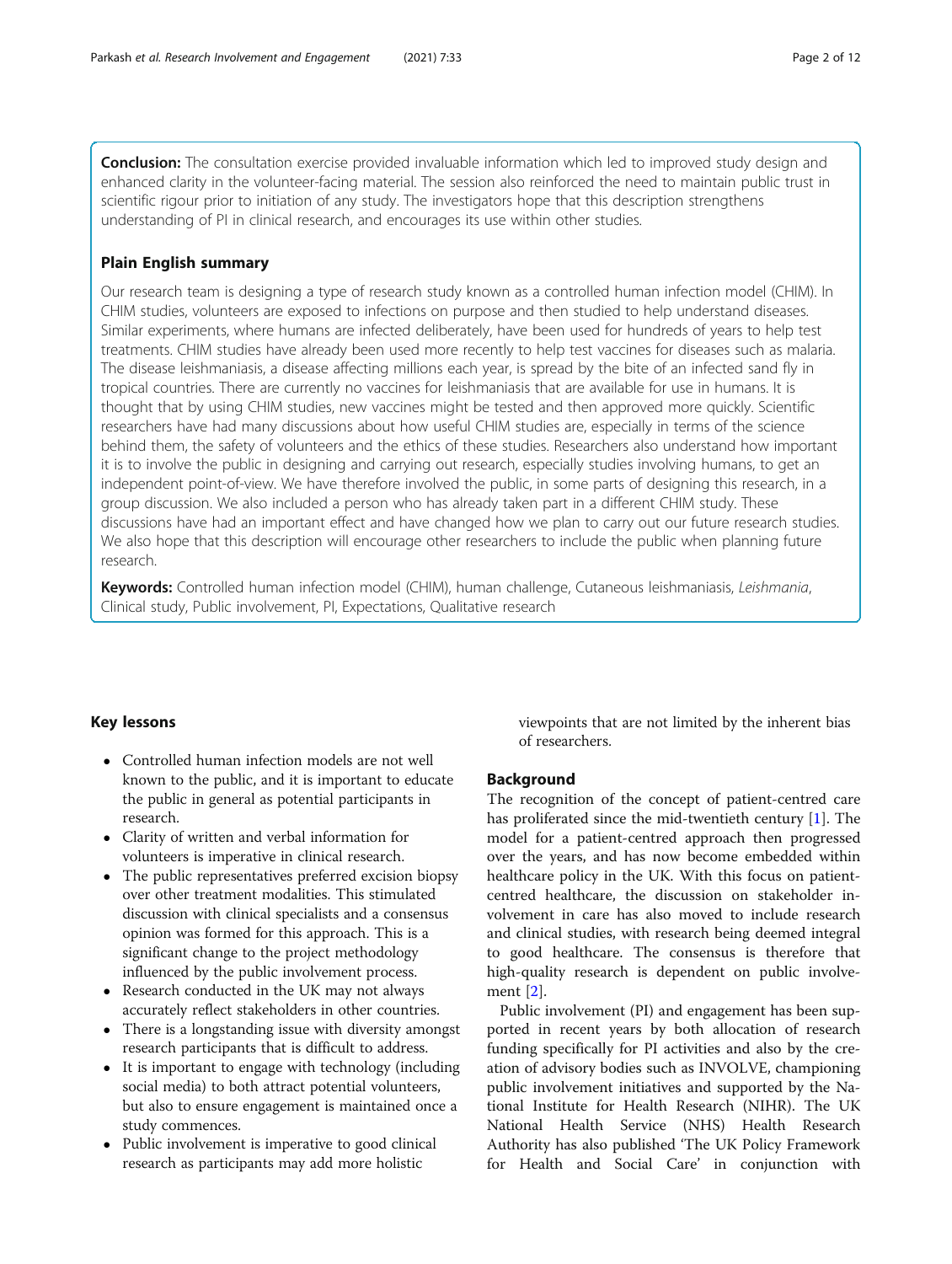INVOLVE, which addresses public involvement in research including its remit in ethical review of studies [\[3](#page-11-0), [4\]](#page-11-0). In addition, it has been demonstrated that public involvement at an early stage of study development benefits study design, increases recruitment and helps deliver high-quality research [\[5\]](#page-11-0). The benefits of PI, in introducing a more inclusive and collaborative approach to increase the quality of research, are well described [\[5](#page-11-0)]. This can result in more relevant and pragmatic research, that bridges the gap between researchers and the public, and can result in novel aspects to the research focus. This can occur through stimulating new discussions and by adding a unique viewpoint which can raise issues not previously anticipated by researchers [[6,](#page-11-0) [7](#page-11-0)]. Extrapolating from this, there is some evidence to suggest PI may improve patient-facing materials as well as research literacy [[7,](#page-11-0) [8](#page-11-0)]. As such, accountability for research studies can be strengthened, with the potential to involve research volunteers in this process [[9\]](#page-11-0). It has also been postulated that research studies can become more costeffective in the long-term as a result of PI [[10\]](#page-11-0).

We therefore describe here how our proposed research into the development of a controlled human infection model (CHIM), for the infectious disease leishmaniasis, was shaped by public involvement. This took the form of a PI consultation group session conducted by the research team at The University of York, with participants recruited from the UK. The terminology around stakeholder involvement in research is inconsistent, however we have adopted the use of the phrase 'public involvement' given its adoption by NIHR as evidence by the UK Standards for Public Involvement, following consultation in 2017 [[4\]](#page-11-0). Furthermore, our PI group consisted of non-patient participants, and therefore the phrase 'patient-public' does not accurately reflect the background of our participant group.

A solution being adopted for many diseases, which our research team plan to adopt for leishmaniasis, is to develop a 'human challenge model' also called a 'controlled human infection model' (CHIM). This approach involves deliberate exposure of individuals to an infection, in a controlled setting, to better understand the disease and to test potential vaccines and treatments. There has been much ethical discussion of CHIM studies given the nature of deliberate infections [\[11\]](#page-11-0). The Hippocratic Oath has been quoted as a barrier to such studies, particularly with regard to a chequered history of deliberate infection in research in the early part of the twentieth century. During their refinement over the last 20 years, CHIM studies have contributed vital scientific knowledge that has led to advances in the development of drugs and vaccines [[11](#page-11-0), [12](#page-11-0)].

Leishmaniasis is listed by the World Health Organisation as a major neglected disease of poverty, affecting

populations in low and middle-income countries (LMICs). It affects around 150 million people in 98 countries worldwide and is transmitted by a sand fly vector. To date there have been no autochthonous cases of leishmaniasis in the UK, although there have been a number of cases reported in some European regions [[13\]](#page-11-0). It has been reported however in return travellers to the UK [[14\]](#page-11-0). There are many species of *Leishmania* widely dispersed geographically and different species may cause disease that is manifest in the skin (tegumentary leishmaniasis) or the internal organs of the body (visceral leishmaniasis). The clinical spectrum of tegumentary leishmaniasis ranges from localised, usually selfhealing, sores that result in a scar, (localised cutaneous leishmaniasis; LCL), to more widespread diffuse or disseminated disease. LCL scars can cause stigma, and disproportionately affect children. There are several drug treatments available to treat leishmaniasis, however various factors have limited their effectiveness including drug resistance, difficulty of use in LMICs, significant side effect profile and limited effectiveness of vector control programmes. New treatments and vaccines are urgently needed, but to date no vaccines have been approved. This development process would be immensely strengthened if there was a rapid, standardised method for the early evaluation of the efficacy of candidate vaccines. Deliberate exposure of humans to infectious pathogens has been studied as a method for better understanding disease and infection for several hundred years. More recently a similar approach has been used to investigate diseases where a deliberate infection would be beneficial in either better understanding a disease or to test potential therapies [[15](#page-11-0)], including diseases as diverse as influenza  $[16]$  $[16]$  $[16]$ , norovirus  $[17]$  $[17]$  $[17]$ , malaria  $[18]$  $[18]$  and dengue [\[19\]](#page-11-0). Here, we describe how public involvement has helped shape the development of a CHIM for sand fly transmitted leishmaniasis. It is well known that sand fly transmission potentiates infectivity of *Leishmania* [[20\]](#page-11-0). In addition, in experiments with *Leishmania* vaccines, it has been observed that these vaccines may be protective in mice that have been infected with *Leishmania* via needle, but may fail to protect mice infected with *Leishmania* via the natural sand fly vector [\[21\]](#page-11-0). As such a model resembling the natural infection in the wild, is needed to robustly test vaccines. Hence, our public involvement discussions covered issues related to the use of sand fly bite as a means of initiating leishmaniasis as well as leishmaniasis per se.

# Methods

#### Project overview

To develop a CHIM for cutaneous leishmaniasis, a series of enabling studies (Stage 1) are required prior to the conduct of human infection studies (Fig. [1\)](#page-4-0):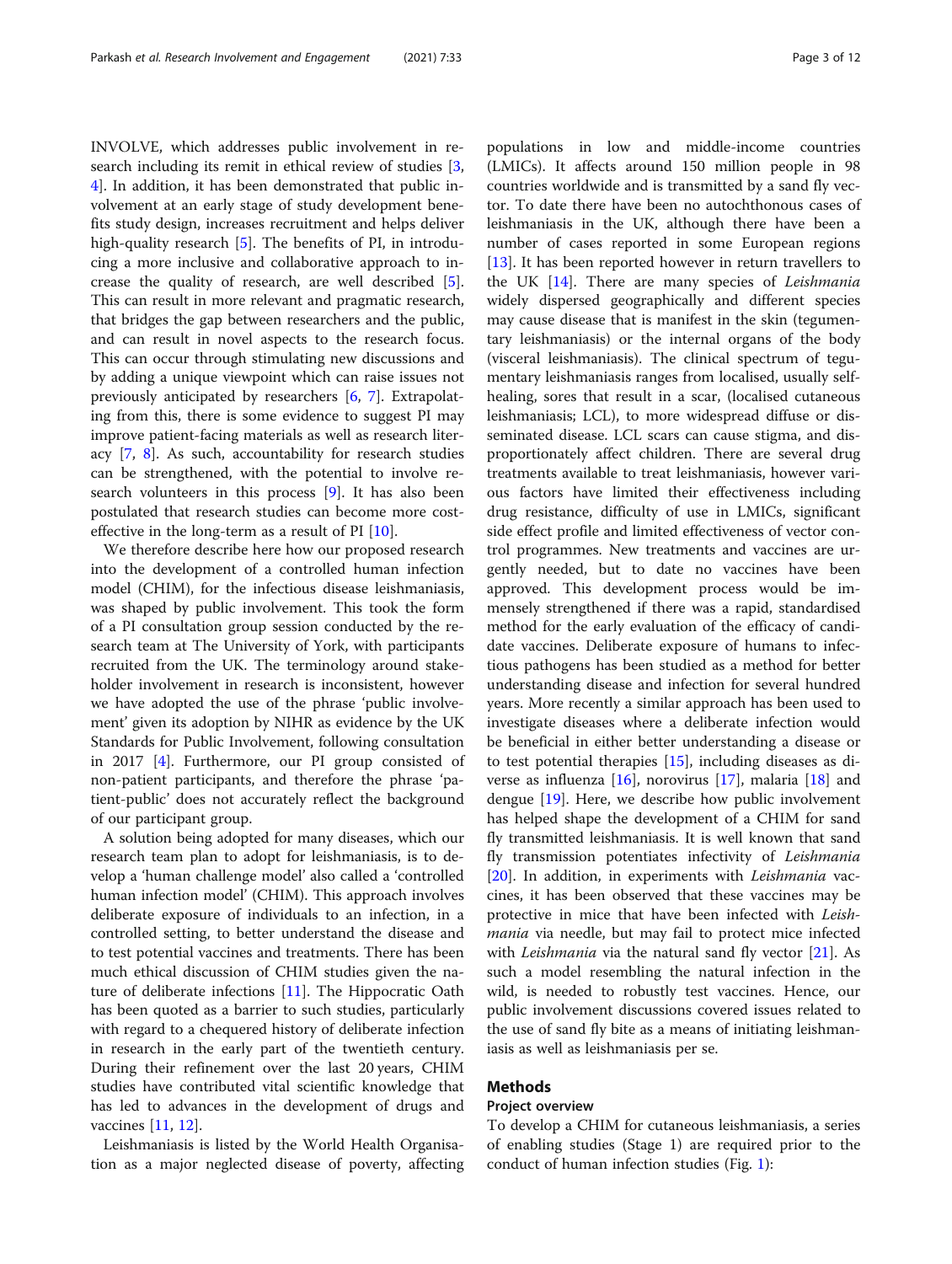<span id="page-4-0"></span>

- (i) a public involvement (PI) consultation group exercise which we describe here in detail,
- (ii) development of a suitable challenge agent manufactured at Good Manufacturing Practices (GMP), described in detail elsewhere [\[22\]](#page-11-0),
- (iii)development of a protocol for sand fly bites on humans using pathogen-free sand flies (FLYBITE; [ClinicalTrials.gov](http://clinicaltrials.gov) ID NCT03999970),
- (iv) a focus group discussion at the end of the FLYBITE study.

Stage 2 of the project is a controlled human infection study for cutaneous leishmaniasis in healthy volunteers, (LEISH\_Challenge; [ClinicalTrials.gov](http://clinicaltrials.gov) ID NCT04512742), followed by a further focus group.

#### Recruitment and PI consultation group location

Ethical approval for the PI consultation group conduct and all material (PI participant consent form, plain English summary, protocol, agenda, draft FLYBITE and LEIS H\_Challenge volunteer advertisement/volunteer information leaflets) was successfully obtained from the Department of Biology Ethics Committee, University of York (Ethics reference PK201812). Ethical approval from the NHS Research Ethics Committee was not deemed necessary as outlined by the NHS Health Research Authority decision tool [[23](#page-11-0)] and according to INVOLVE guidance [\[24\]](#page-11-0). Therefore prior to the FLYBITE study, a PI consultation group with participants recruited widely, was carried out to make clinical investigators aware of the public perception of human challenge models as well as to inform the study design. The PI consultation group activity has been reported in this manuscript in accordance with the Guidance for Reporting Involvement of Patients and the Public (GRIPP2) reporting checklist [[25\]](#page-11-0) [see Additional file [2\]](#page-10-0).

Participants were recruited to the PI consultation group through local and national advertisements including via patient advocate groups and University mailing lists. Participants interested in taking part in the PI consultation group were invited to make contact with the project team. Then, after an initial discussion, those

participants who were interested were invited to attend. A total of 10 participants were recruited, 7 female and 3 male. They included student and staff volunteers from the University of York from a range of Science and Arts backgrounds, a previous CHIM volunteer from a UK centre, a previous vaccine study volunteer from a UK centre, a patient research ambassador, and lay volunteers from the local community. 6 participants were university educated, with 5 of these participants having undertaken further education in science fields. 5 participants were in current employment, and 4 participants were full-time students. Although age and ethnicity were not specifically recorded, the research team did note a lack of ethnic diversity amongst participants. All participants received remuneration to the value of £75 following their attendance, in addition to travel expenses. The remuneration was based on INVOLVE and NIHR guidance which was developed in conjunction with the UK Department of Health [[26,](#page-11-0) [27\]](#page-11-0). Participants were fully consented for their involvement including for audio recording of proceedings and use of content in academic outputs. The consultation exercise took place over the course of 3 h, with all 10 participants present, and prior to ethical review of the interventional human studies. No patients previously treated for leishmaniasis were available for recruitment to the PI consultation group.

The PI consultation group took place at the University of York in February 2019 and was chaired by GJ, acting as an independent facilitator. Clinical team members were present for an initial summary of the project, including the chief investigator (CJL) and principal investigators (VP, AML). The clinical team then left the room to allow discussion between participants and the independent facilitator. Sample materials for the proposed project were provided in advance in order for participants to digest the information and judge the studies independently. In total, four documents were provided: a volunteer information leaflet for an uninfected sand fly biting study (FLYBITE), a volunteer information leaflet for a *Leishmania* CHIM (LEISH\_Challenge), a plain English summary of the overall project and an advertisement poster for recruitment of volunteers.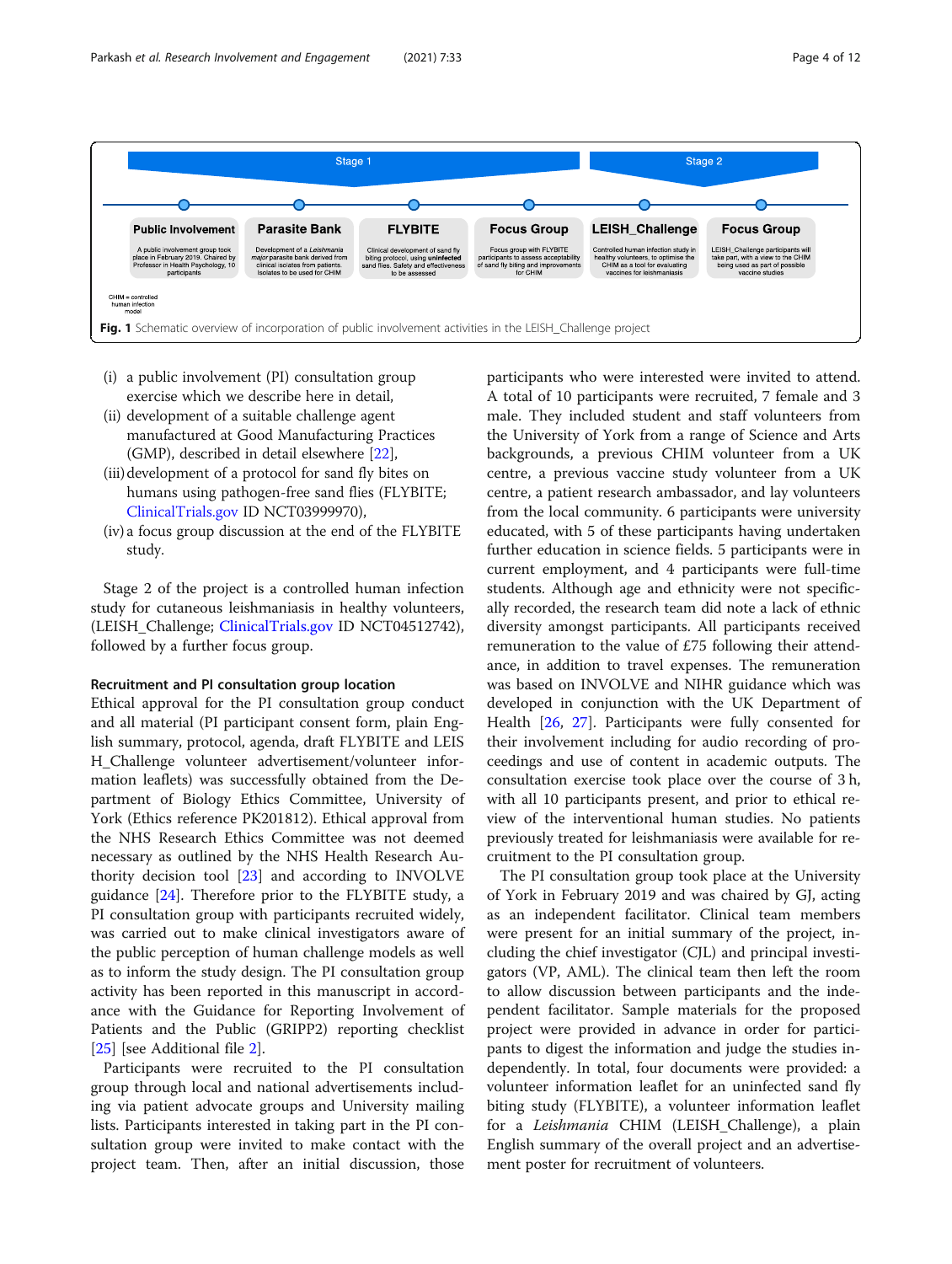Key roles of PI consultation group participants outlined in communication prior to attendance were to: i) consider the draft study protocols to identify any issues; ii) ensure that the designs of the clinical studies are optimal; iii) consider the ethical issues relating to the study; iv) consider the plain English summary of the project; and v) consider recruitment to the studies, and the feasibility of the inclusion criteria.

The content of the consultation exercise was guided by an initial presentation given by the clinical team on the overall aims of the CHIM study and the specific features of the disease, its treatment and current status within world health.

#### Approach to data collection methodology

To structure the discussion, the initial plan was for a simple presentation to be given by the clinical investigators and then for the discussion to be held entirely between the independent facilitator and the PI consultation group participants, with the clinical investigators to be present to clarify any points arising. However, given the complex and unique nature of the LEIS H\_Challenge study, the prior research participation experience of some participants and the culture of openness and flexibility encouraged of participants, it transpired that participants wished to ask pertinent questions at each stage of the presentation. As such the format evolved to one where a particular aspect was presented, during which participants were able to interact with, and pose questions to, the clinical investigators. The independent facilitator then expanded the discussion at opportunistic time points both during and after each topic presentation as appropriate. Subsequent to this, the clinical team members left the room to allow open discourse between the participants and the independent facilitator. The agenda was not strictly adhered to in order to facilitate free-flowing discourse. Any topics not fully covered in the course of the consultation exercise were then addressed at the end of the session. Participants were also asked to voluntarily provide feedback at a later date, in an anonymous fashion if required, although this was not universally carried out.

#### Analysis

The PI group session audio recording was fully transcribed verbatim by a colleague external to the study team. A qualitative thematic approach to data analysis was employed, using the methodology and processes advocated by Braun and Clarke [[28\]](#page-11-0), and assisted via the use of NVivo Pro software version 12 (QSR International Pty Ltd). The use of qualitative analysis software can, if used appropriately, facilitate data management, analysis and analytic rigor [[29\]](#page-11-0).

The research team present at the session included clinical team members (VP, CJ, AL), project manager (EG), and GJ who was the PI consultation group independent facilitator. CJ and AL have many years' of experience with large clinical research studies, including vaccine studies and studies involving leishmaniasis. They both have some prior experience of PI within the development of these studies. VP is an early career researcher working on the project as a clinical research fellow, with a background as an infectious disease clinician and experience in treating cases of leishmaniasis in return travellers to the UK. GJ has several years' experience as a health psychologist including significant experience with running PI groups and using PI in clinical research. PK is the senior scientific research lead for the project, and conceived the overall project, as well as having undertaken significant leishmaniasis research for many years. NM has several years' experience as a qualitative health researcher and undertook transcription and coding of the transcript. MS is a participant from the PI consultation group who contributed to critical review of the manuscript and advised on the participant experience. PK and NM were not present during the consultation group.

Several team members were involved in the data analysis, independently listening to the audio-recording and reading the transcript several times (VP, GJ, NM), before coding, at a semantic level, was undertaken to identify and label the interesting items in the data (NM). A second member of the team independently checked a proportion of coding against the transcript (GJ). Together, and in an iterative process, they actively searched for and discussed where codes clustered together to develop the themes. In a further review of these themes, key themes and subthemes were generated and discussed with VP and the wider study team.

Thematic analysis is a highly flexible approach that can be used for engaging with, identifying and analysing the meanings inherent within qualitative data. The aim of this public involvement group was very much embedded within applied health research, with a straight-forward goal of summarising and interpreting the PI participants' feedback and comments concerning the draft study volunteer-facing materials (including issues around study design, recruitment, feasibility, inclusion criteria, ethical issues, and the plain English summary). Therefore, an inductive (datadriven) approach to coding and analysis was undertaken to identify and prioritise the participants' key concerns and generate the themes following, in a non-linear process, the six key stages that Braun and Clarke recommend [\[28](#page-11-0)].

#### Results

All 10 participants were present for the duration of the PI consultation group discussion, which took place over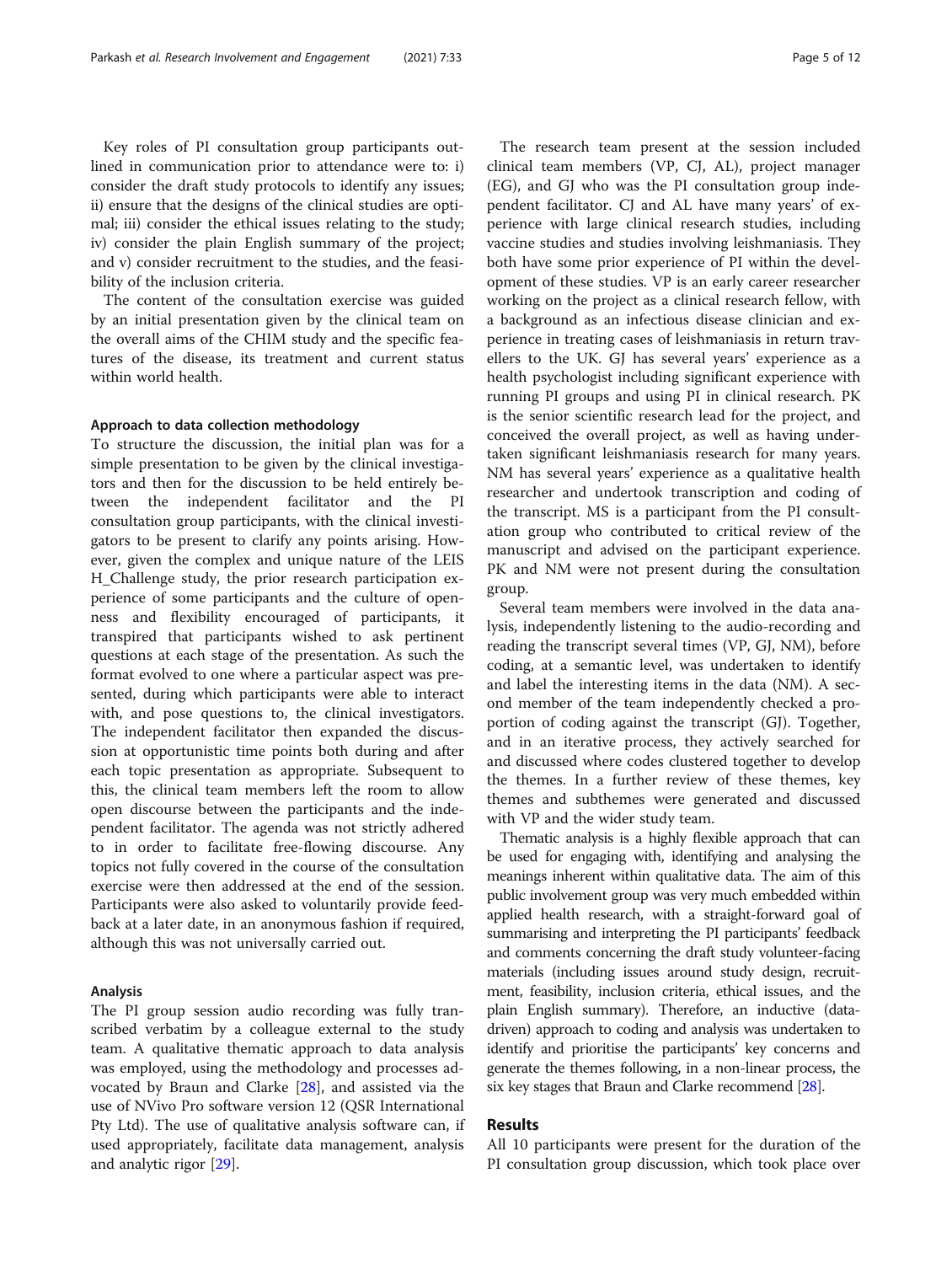the course of 3 h. Three clinical researchers were present during the discussion (CJL, AML, VP), as described in Methods. From the analysis, three overarching themes were generated relating to i) the quality of the volunteer-facing written information, ii) how to improve the study design of both the uninfected sand fly biting study (FLYBITE) and the CHIM study (LEISH\_Challenge), and iii) factors to motivate involvement in the research. The themes and their sub-themes, with supporting exemplar quotes, are provided in Additional File [1](#page-10-0).

### Overarching theme 1: The quality of the volunteer-facing written information

This theme reflects on the participants' perceived importance of the quality of the volunteer-facing material, in order to facilitate recruitment and engagement with the study. This overarching theme had three embedded themes: i) The need for clarity, ii) Consideration of the visual material used, iii) Consideration of written content.

#### The need for clarity

The participants described how further clarity was needed in the written volunteer-facing materials especially in relation to the extent of the health screening, length and number of study visits, and time involved versus remuneration. Clarity was also sought regarding inclusion and exclusion criteria, the comparative size of the parasite and sand fly, the size of possible scarring post-sand fly biting, anaphylaxis reaction in relation to the species of sand fly and its management, the burden of disease, and the number of sand flies and potential bites. One participant described a brief internet search of sand fly reactions as an example of the need for clarity:

*P7: Because I just Googled sand fly anaphylaxis and found Zane Mirfin writing about people, you know, I mean those aren*'*t the sand flies you*'*re using and it is completely anecdotal but if somebody*'*s looking at this and they could do exactly that, Google* '*sand fly*' *and* '*anaphylaxis*' *it does pull up anecdotes.*

*P9: You need to be clear that with this strain [of sand fly], with this one, these things are not, there is no recorded incidence of that [recurrence] happening. You need to be really clear.*

Additional areas requiring clarity related to the details of the FLYBITE study, including the quality of the sand fly and any possibility of transmissible infections from an 'uninfected' sand fly. PI consultation group participants also suggested for the eligibility requirements for LEIS H\_Challenge to be included in the initial FLYBITE study materials, in order to provide as much information for volunteers as possible. For the volunteer-facing information for the LEISH\_Challenge study, the areas requiring clarity were the chances of contagion, infection and immunity, the treatment options available, and access to out-of-hours support. Suggestions regarding language choice and format of written information were also raised, as described by one participant:

*P7: And I think another thing with the literature was making it clear what the actual sort of, like the burden of the disease is. That it is this awful disfiguring disease you know and that*'*s what we want to stop. You*'*re not going to be getting that disease. What you*'*re doing is developing a model to study it* …

Further discussions around the specific terminology concerned the description of the biting process:

*P7:* … *saying you*'*re going to have a feeding chamber strapped to your arm just sounds a little bit sinister. P2: I think feeding sounds a bit off-putting. P7: Biting doesn*'*t sound so bad because they are going to be biting you.*

#### Consideration of the visual material used

This relates to images that may be provided of the sand fly, images of the cutaneous leishmaniasis lesion, and an example of the generalised scarring associated with an uninfected sand fly bite. These images were discussed as part of future advertisement and recruitment strategies, in order to provide clarity for potential volunteers, as described by one participant:

*P9:* … *it would be helpful if you put a photo to show of [the scar] afterwards.*

#### Consideration of the written content used

The inclusion of significant amounts of General Data Protection Regulation (GDPR) literature with information leaflets was raised. Participants voiced whether this could be condensed, and a link provided to more detailed GDPR resources (for example a weblink) in order to save time and reader fatigue. A discussion also took place regarding the inclusion of a plain English summary within the information leaflet itself and avoidance of scientific jargon. It was also suggested that the contribution to scientific knowledge should be emphasised within volunteer-facing material, as described by one participant: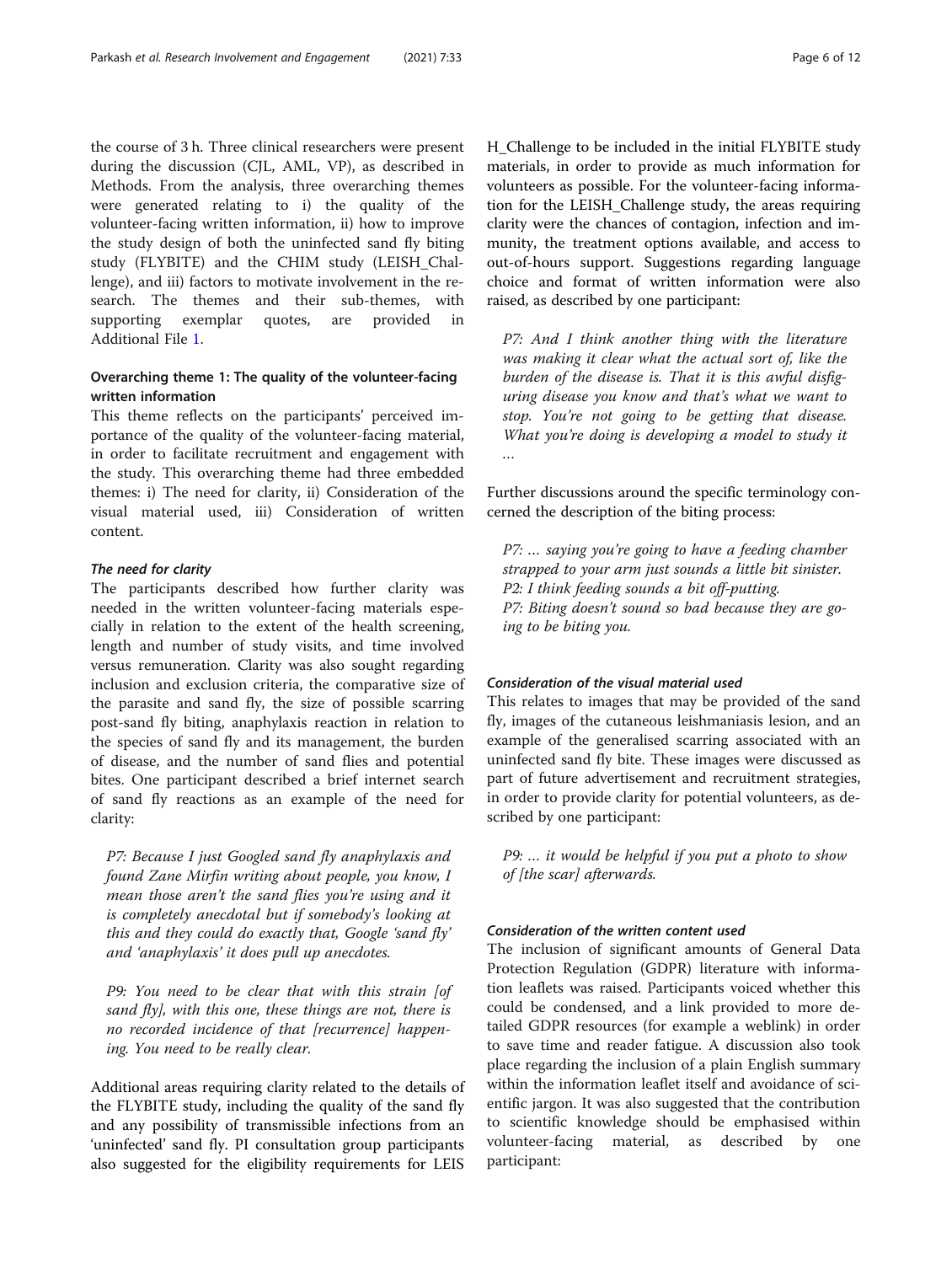*P9:*… *when you talk about the potential benefits of the study I think you need to add on that one of the potential benefits is you get to make a contribution, you get to make a difference in helping us create a model that will develop a vaccine that will change and possibly save lives.*

#### Overarching theme 2) how to improve the study design (relating to FLYBITE and LEISH\_Challenge studies)

A prolonged discussion of the various treatment options for cutaneous leishmaniasis took place between clinical investigators and PI consultation group participants. The discussion centred around the evaluation of preferred 'bite site' as well as existing treatment options including tablet, topical (typically creams and ointments), intralesional (that is, injected at the site of a cutaneous leishmaniasis lesion), intravenous therapies, cryotherapy, heat therapy and surgical excision. Treatment(s) would be necessary in the LEISH\_Challenge study, but not the FLY-BITE study.

This overarching theme had six embedded themes: (i) Alternative suggestions for volunteer engagement, (ii) ways to improve recruitment, (iii) suggestions for choice of bite location, (iv) choice of treatments (LEISH\_Challenge study only), (v) informing the volunteers' General Practioners (GPs) about their participation, and (vi) length of time in clinical environment.

#### Alternative suggestions for volunteer engagement

The participants suggested a number of alternative methods which could be considered for engaging volunteers to the study including grouped study inductions, volunteer experience videos, as well as websites and blogs. One participant shared their views on grouporientated sessions to be used in recruitment:

*P7: Yeah, I think group settings are actually very good for generating discussion and people will ask questions you haven*'*t thought of and you*'*ll ask questions they hadn*'*t thought of* …

*P7:* … *again, if you had a website you could have stories you know about people and the effect that it has on people*'*s lives.*

#### Improving recruitment

Ideas suggested included use of internet technologies such as email, weblinks and social media in combination with traditional 'word-of-mouth' and radio methods. Additional engagement that could reinforce recruitment could include interactive resources such as quizzes and automated pre-screening methods. Social media was favoured by one participant:

*P7: Facebook is one way that I know they*'*ve [other researchers] tried.*

#### Suggestions for location of sand fly biting and possible scarring site

The sand fly biting site suggested by the research team included the volar aspect of the forearm, close to the antecubital fossa (i.e. elbow pit). Participants then discussed their favoured areas, as well as enquiring about the relative propensity for scarring of the alternate areas. Several participants described a choice of anatomical areas as being an important factor in deciding to take part, but also the acceptability of any scarring:

*P7: It*'*s that thing about social acceptability is that lots and lots of people have got those vaccination scars on the tops of their arms and that*'*s just completely normal whereas a visible scar here it*'*s a bit, it*'*s just sort of human beings our acceptance of scars.*

*P5: I could make a suggestion you know our suggested site is here but if you like you can have it sort of elsewhere.*

*P1: So, you have a choice?*

*P5: Exactly, and ninety percent of the time they*'*ll just go with what you suggest because they don*'*t have a strong opinion they won*'*t care. But if they do sort of feel very strongly, great they get to actually feel in control.*

#### Choice of treatments

The treatment options are varied in the treatment of leishmaniasis, and participants were given the relative merits and shortcomings of each option. Participants agreed upon surgical excision as a possible method of treatment above other therapies. For example, several participants described their rationale for such a choice including as a reassuring treatment and for the scientific utility of having tissue that could be analysed by researchers. Surgical excision is described here by participants as a 'biopsy':

*P12: Would you think it was more reassuring to excise the lesion and use the ointment?...*

… *P9: Yes.*

*P1: So, if we kind of compromise and say from a study point of view our first choice is to take a biopsy so we can test it* …

*P3: I wouldn*'*t mind if I understood there was a benefit. If it says you*'*ll have a biopsy and I had a*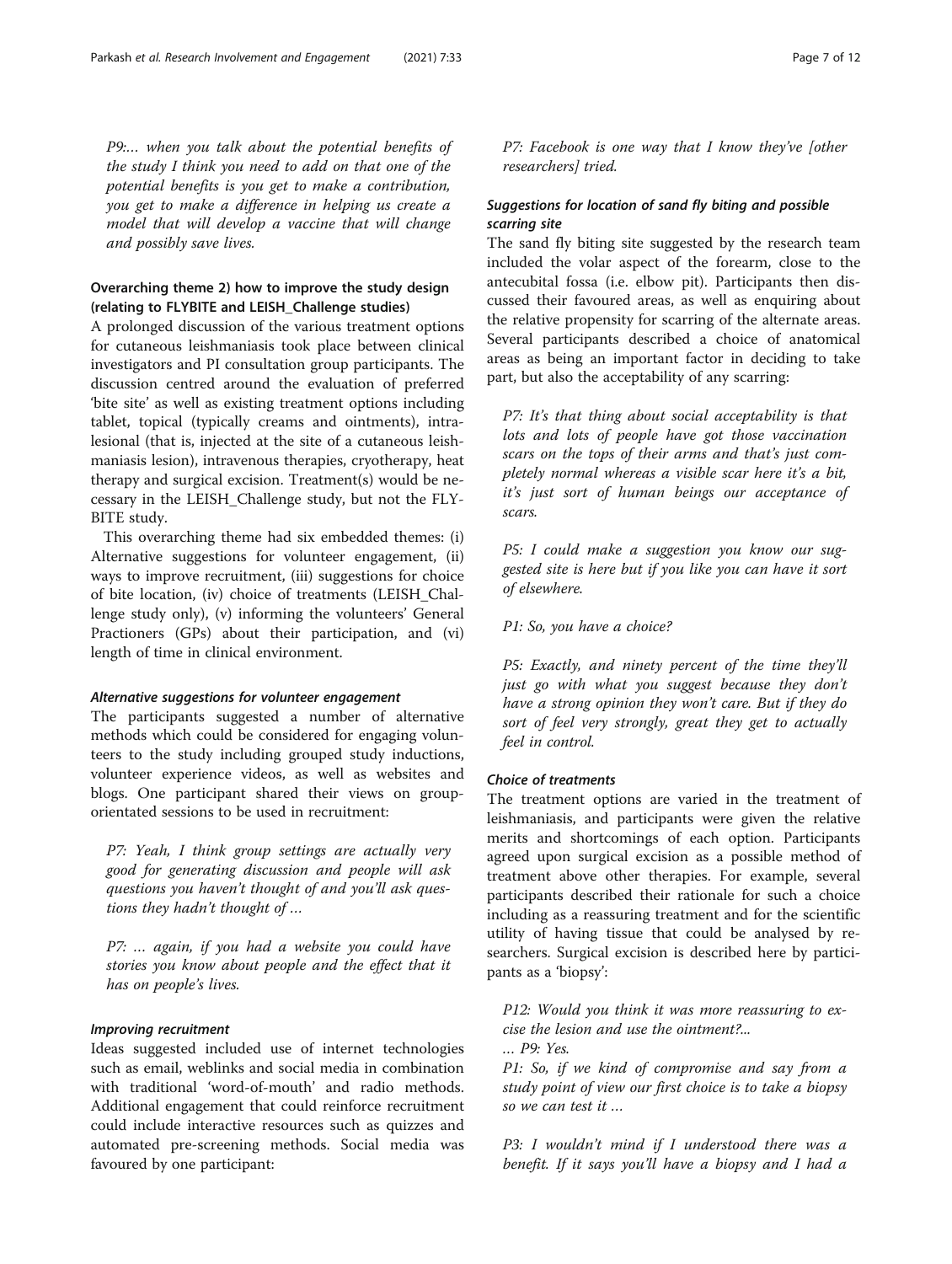*large birthmark and the reason I wouldn*'*t want excision is because having that off was quite unpleasant, but it was worth it for the biopsy results. I wouldn*'*t have had it off as a cosmetic procedure. So, I think if you*'*re advising people, we*'*re taking it off by excision because we*'*re going to do this to it rather than just for the sake of getting it*

*P7: So, a small biopsy is, if that*'*s part of the protocol. If you knew that was what you were signing up to. I mean I would be, personally I would be more than happy with that, you know, but that would be if it was what I had signed up to* …

#### Contacting the volunteer's GP

Participants discussed the importance of confirming medical background history from the CHIM volunteer's GP, and that it would actually be a reassuring practice, as described by one participant:

*P5: I think it*'*s good [contacting the volunteer*'*s GP] because for example with vaccine history a lot of people don*'*t necessarily know exactly what they had vaccines for whereas you know that will be in their medical records.*

#### Length of time in the clinical environment

Given the possible risk of reaction to sand fly bite, participants discussed that remaining in a clinical environment for continued observation post-sand fly biting would be reassuring, although did not favour an extended observation period:

*P9:* … *as long as the two hours would be reassuring to me that, you know, most anaphylactic reactions would happen within that time frame then that would make me reassured and happy.*

Overarching theme 3) motivations for involvement in research Participants were asked about their motivations for involvement in the consultation exercise and if that translated into similar motivations for either the FLY-BITE or the LEISH\_Challenge studies. Three themes were generated within this overarching theme which included i) remuneration, ii) altruism/making a difference, iii) and dual motivation.

#### Remuneration

For many participants it was acknowledged that the financial aspect was an important draw for involvement in any clinical research. One participant described this as a boost to their income:

*P5:* … *it*'*s a very time effective way of supplementing their income. That*'*s why everyone I know took part in them [i.e. clinical trials], chose to take part in them.*

#### Altruism/making a difference

The renumeration for involvement was balanced by altruistic motivations for some participants. One of the participants described how altruism would be an important factor for potential volunteers

*P9:* … *I think there are a lot of people who want to get involved [in clinical trials] to make a difference as well*.

#### Dual motivation

Most participants voiced a mixture of motivations to be an important draw in taking part in either the FLYBITE study or LEISH\_Challenge study, as discussed by some of the participants:

*P5: The altruism, it makes me feel better about taking part in it but it wouldn*'*t have been enough by itself.*

*P9: No, I think it*'*s very much both. I think a lot of people are motivated by both of those things it*'*s like I want to make a difference, I really want to make a difference but oh that*'*s great if I actually get some payment too that*'*s great. And I think one of the things when you talk about the potential benefits of the study I think you need to add on that one of the potential benefits is you get to make a contribution, you get to make a difference in helping us create a model that will develop a vaccine that will change and possibly save lives.*

#### **Discussion**

Our adaptive approach to PI was effective in delivering the objectives of the consultation group and informed each of our proposed studies, FLYBITE and LEISH\_ Challenge. Overall, the proposed studies were well received by the PI consultation group, however this was only after clarifications around the language used were made, and on further debrief by clinical investigators. Participants held a frank discussion about the literature given in advance and made significant comments on the need to include our plain language summary within the body of any patient-facing material. Given the unique research question posed by CHIM studies, the complexity of neglected tropical diseases such as leishmaniasis and the possible implications for invasive intervention, this is a critical point within our research but also for clinical research as whole. Studies must be accessible to individuals, and often the impact of such interventions goes beyond those involved in studies themselves [\[30](#page-11-0)].

The concept of reflexivity in public engagement research is an important entity in examining inherent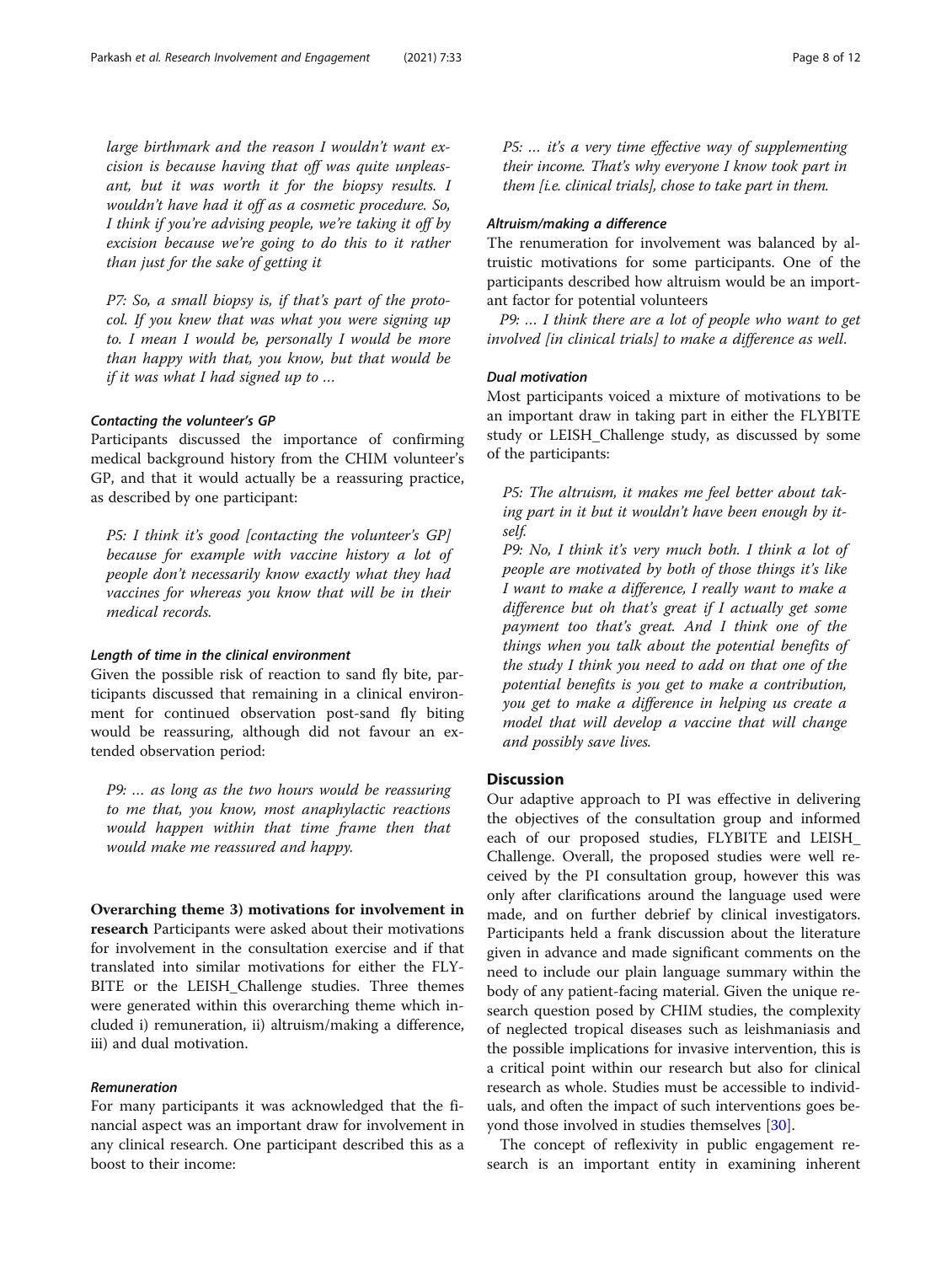biases of researchers [\[31](#page-11-0)]. It is an ongoing process of evaluating the research experience and acknowledging that team members may individually analyse and interpret data based on their respective backgrounds and personal experience of the research topic. Given the complex nature of CHIM studies, reflexive practice is important in ensuring that participants with limited prior scientific knowledge were appropriately engaged and their opinions were allowed a platform. The clinical research team had no prior experience of CHIM studies, although have varied exposure to leishmaniasis studies and clinical research more broadly. The prior experience of clinical researchers ranged from some limited prior involvement, to significant input into clinical study design. The independent health psychologist chair and analyst were not involved directly in recruitment to the project but have had significant experience in practicing reflexivity. This heterogenous make-up of the team helped to therefore reduce research bias, and also reduce expectations of the themes to be generated. Given the unique mix of the research team, this was helpful in ensuring an open and encouraging environment where it was possible for research ideas to be openly questioned by participants.

The most important impact of the PI consultation group was the discussion of the treatment options posed. There is no clear consensus for a single treatment option for localised cutaneous leishmaniasis; it is mainly determined by species, local resources, experience of healthcare professionals and tolerability of treatment. After discussion of potential treatments, participants unanimously supported surgical excision of any cutaneous leishmaniasis lesion as the preferred treatment approach. Once a lesion is well established, excision is not currently favoured as a treatment option for localised cutaneous leishmaniasis amongst clinicians. However, early lesions are sometimes excised and tissue is examined as part of the diagnostic process. Excision as a treatment option in the context of the CHIM was therefore not discussed as a possibility prior to PI, in part due to expected poor acceptability. Participants also suggested that the cutaneous leishmaniasis lesion should be allowed to develop to the smallest possible size that could yield a positive identification of the cause whilst being distinguishable from incidental non-parasitic causes and also provide enough tissue material for analysis. These discussions concerning treatment options prompted further discourse with clinical specialists, experienced in the care of patients with leishmaniasis, who agreed with surgical excision as a valid method to terminate lesions in the context of the study. This has now been incorporated in the CHIM protocol, which has been approved following ethical review. This is therefore a significant change brought about by the public involvement process.

The research had some limitations. Although we did not record ethnicity as judged by participants themselves, it is an important issue more widely in research [[32\]](#page-11-0) and investigators noted a lack of ethnic diversity amongst our PI consultation group participants despite advertising widely. Leishmaniasis is present in tropical regions, typically low and middle incomes countries. It could be argued that the lack of representation on the PI panel may not be representative of a resource poor environment in an LMIC, although this PI consultation group was specifically concerned with studies to be conducted in the UK. Further public involvement work might be required if the CHIM study is adopted in LMICs. Skin colour can affect outcomes in several ways with respect to leishmaniasis, and indeed one study suggested that people of colour have increased morbidity due to disparities in access to healthcare [[33\]](#page-11-0). Furthermore differing skin phototypes may have differing responses to a *Leishmania* infection, resulting in more scarring or other possible clinical sequelae such as hyper- or hypopigmentation [\[34](#page-11-0)]. These issues may alter health-seeking behaviour. A more ethnically diverse PI group may have had greater awareness of the importance of such issues. It was interesting however to note that one of the participants commented that they had '*mixed race children and my husband* … *he scars, you know*' [see Additional file [1](#page-10-0)]. Additionally, the majority of our participants were drawn from the local York area and were educated to university level, although this was not specifically recorded. York is considered one of the least deprived regions of the UK [[35\]](#page-11-0) and therefore the motivations for involvement in research may not reflect the general population. We were unable to recruit a participant who had had prior treatment for cutaneous leishmaniasis or had resolved their infection without treatment. However, the inclusion of such a patient may have added an extra layer of complexity to the discussion. The predominant cases of imported cutaneous leishmaniases to the UK are caused by New World *Leishmania* species that cause more protracted and aggressive lesions that are generally more difficult to treat than those caused by *Leishmania major,* the challenge agent for use in our project [[14](#page-11-0)]. Participants who had undergone treatment for a species of *Leishmania* other than our proposed challenge agent would have had a different experience of treatment [[36\]](#page-12-0). However, we were able to recruit participants of prior clinical research projects and a previous CHIM study participant.

Our research has some parallels with, and deviations from, other studies concerned with PI in general, and with respect to CHIM studies. It has been recognised for many years that public involvement is imperative to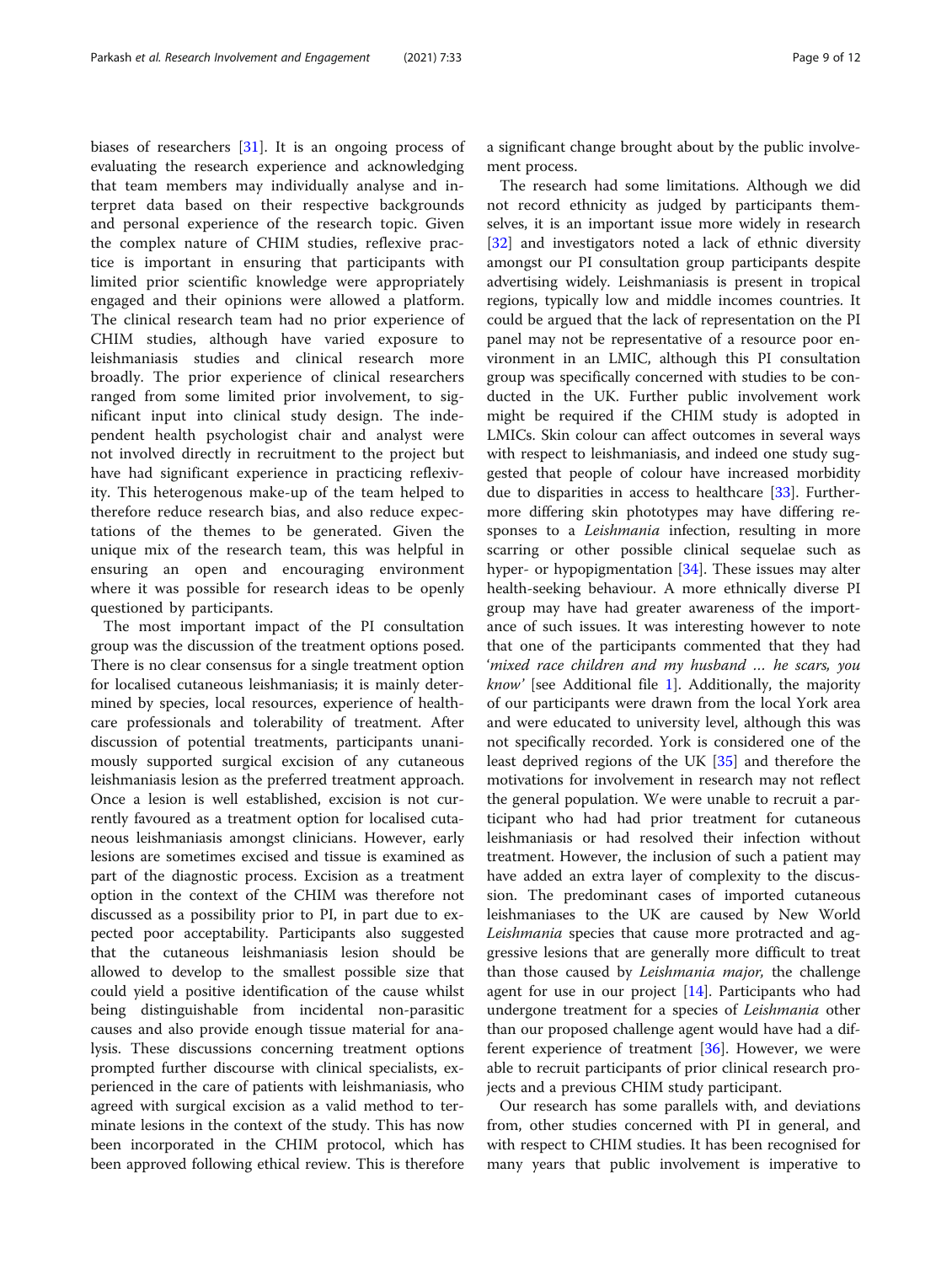<span id="page-10-0"></span>good research, however its implications and usage has been varied, dependent on setting, experience and local guidance and infrastructure [[37,](#page-12-0) [38](#page-12-0)]. Furthermore, the literature suggests that where support for PI is strong, the implementation of outcomes within research is often weak [[39\]](#page-12-0). This contrasts with our experience here, where our research project has been shaped in ways which would not have been possible without PI. A prominent example of PI within CHIMs have been discussed more recently with the advent of a CHIM for SARS-CoV-2, in order to test candidate vaccines [[40](#page-12-0), [41\]](#page-12-0). The themes generated within PI concerned with such studies, and points of discussion were broadly similar with our study; namely, risk to volunteers, level of remuneration, support networks and clarity of information [[42\]](#page-12-0). The importance of CHIM studies being acceptable to the public, even after research ethics committee approval, has been discussed at length, and is an approach that we have mirrored here  $[43, 44]$  $[43, 44]$  $[43, 44]$  $[43, 44]$ . This is demonstrated by our planned use of public involvement after our initial study, FLYBITE, and prior to our CHIM study, LEISH\_Challenge, in a process of continual review. Further public involvement will take place at the end of the project in order to establish this CHIM as a standard model for use by researchers wishing to evaluate candidate leishmaniasis vaccines (see Fig. [1](#page-4-0)). Others have however importantly highlighted issues with particular respect to CHIM studies carried out in LMICs [[43\]](#page-12-0). Some studies also discuss motivations for inclusion of volunteers in depth, characterizing the nature of altruism in CHIM studies and the need for balancing this with risk of the challenge agent [\[45](#page-12-0)]. One further important difference observed between our work here and others described in the literature is the discussion centred around treatment. Our PI activity involved participants in the conversation about the choice of treatment options to terminate the infection, something that has not been observed elsewhere as far as the authors can determine.

#### Conclusion

We describe here the first detailed description of public involvement in controlled human infection research for cutaneous leishmaniasis. The PI consultation group session contributed not only to the project literature and highlighted public perception to study investigators, but also significantly impacted the design and practical considerations of the studies. Given the unique research question posed by controlled human infection studies, and the ethical debate surrounding them, the PI consultation group meaningfully improved understanding of these issues. We hope that this description will serve to improve

awareness of the public involvement process and encourage researchers to utilise such processes to inform and improve study design and delivery.

#### Abbreviations

GRIPP-2: Guidance for reporting involvement of patients and the public; GMP: Good manufacturing practices; LMIC: Low and middle-income country; NHS: National Health Service; NIHR: National Institute for Health Research; PI: Public involvement

#### Supplementary Information

The online version contains supplementary material available at [https://doi.](https://doi.org/10.1186/s40900-021-00277-y) [org/10.1186/s40900-021-00277-y](https://doi.org/10.1186/s40900-021-00277-y).

Additional file 1. Table of themes, with quotations. Additional file 2. Guidance for Reporting Involvement of Patients and the Public (GRIPP2) reporting checklist.

#### Acknowledgements

The authors would like to thank all our PI consultation group participants for their enthusiastic and significant contribution to this work. The authors gratefully acknowledge Amber Ritalia for her work on the transcription of the audio recordings. We also thank all the research team members working on and supporting the LEISH\_Challenge project.

#### Authors' contributions

AML, PK and CJL conceived the project and obtained funding. VP, GJ, AML, PK and CJL set the PI consultation group agenda. GJ was the PI consultation group independent facilitator. VP gave the presentation during the consultation exercise. VP, GJ and NM reviewed the transcription. NM undertook coding of the transcript, which was checked by GJ. VP, GJ, NM, AML, PK and CJL discussed emergent themes. EG was the project manager and co-ordinated the participants. MS is a participant from the PI consultation group who contributed to critical review of the manuscript and advised on the participant experience. VP drafted the initial manuscript, all authors contributed to reviewing and approving the final manuscript.

#### Funding

The PI consultation group and subsequent FLYBITE and LEISH\_Challenge studies are supported by a UK Medical Research Council Developmental Pathway Funding Scheme Award: Development of a human challenge model of Leishmania major infection as a tool for assessing vaccines against leishmaniasis (Ref: MR/R014973/1). This award is jointly funded by the UK Medical Research Council (MRC) and the UK Department for International Development (DFID) under the MRC/DFID Concordat agreement and is also part of the EDCTP2 programme supported by the European Union.

#### Availability of data and materials

The datasets generated, analysed and supporting the conclusions of this study are available upon reasonable request from VP, CJL, AL GJ and PK.

#### Declarations

#### Ethics approval and consent to participate

Ethical approval for the PI consultation group conduct and all material (PI consent form, plain English summary, protocol, agenda, draft FLYBITE volunteer advertisement/volunteer information leaflets) was successfully obtained from the Department of Biology Ethics Committee, University of York (Ethics reference PK201812). Ethical approval from the NHS Research Ethics Committee was not deemed necessary as outlined by the NHS Health Research Authority decision tool and according to INVOLVE guidance. The PI consultation group was carried out prior to any interventional clinical studies and therefore prior to their ethical review.

#### Consent for publication

All participants consented for audio recording and subsequent results to be analysed and published.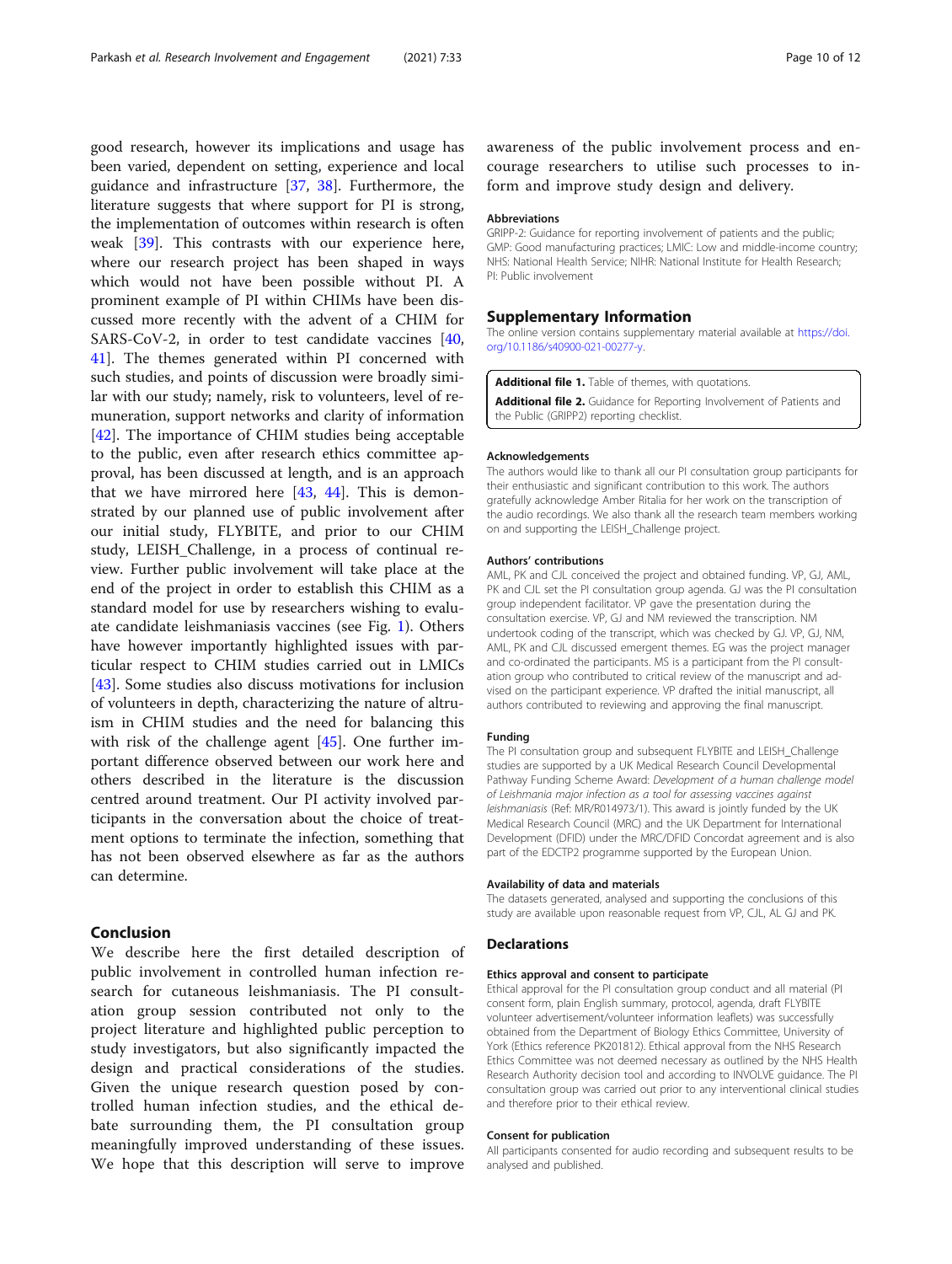#### <span id="page-11-0"></span>Competing interests

The authors declare no competing interests. PK and CJL are co-authors of a patent protecting the gene insert used in the leishmaniasis candidate vaccine ChAd63-KH (Europe 10719953.1; India 315101).

#### Author details

<sup>1</sup>York Biomedical Research Institute, Hull York Medical School, University of York, York, UK. <sup>2</sup>Department of Infection and Tropical Medicine, Sheffield Teaching Hospitals NHS Foundation Trust, Sheffield, UK. <sup>3</sup>School of Social Sciences, Leeds Beckett University, Leeds, UK. <sup>4</sup>Public involvement group participant, York, UK.

#### Received: 16 November 2020 Accepted: 22 April 2021 Published online: 30 May 2021

#### References

- 1. Langberg EM, Dyhr L, Davidsen AS. Development of the concept of patientcentredness – a systematic review. Patient Educ Couns. 2019;102(7):1228– 36. <https://doi.org/10.1016/j.pec.2019.02.023>.
- 2. Bagley HJ, Short H, Harman NL, Hickey HR, Gamble CL, Woolfall K, et al. A patient and public involvement (PPI) toolkit for meaningful and flexible involvement in clinical trials – a work in progress. Res Involv Engagem. 2016;2:15. Available from: <https://doi.org/10.1186/s40900-016-0029-8>.
- UK Policy Framework for Health and Social Care Research Health Research Authority [Internet]. [cited 2021 Jan 25]. Available from: [https://www.hra.nhs.](https://www.hra.nhs.uk/planning-and-improving-research/policies-standards-legislation/uk-policy-framework-health-social-care-research/uk-policy-framework-health-and-social-care-research/) [uk/planning-and-improving-research/policies-standards-legislation/uk-policy](https://www.hra.nhs.uk/planning-and-improving-research/policies-standards-legislation/uk-policy-framework-health-social-care-research/uk-policy-framework-health-and-social-care-research/)[framework-health-social-care-research/uk-policy-framework-health-and-socia](https://www.hra.nhs.uk/planning-and-improving-research/policies-standards-legislation/uk-policy-framework-health-social-care-research/uk-policy-framework-health-and-social-care-research/) [l-care-research/](https://www.hra.nhs.uk/planning-and-improving-research/policies-standards-legislation/uk-policy-framework-health-social-care-research/uk-policy-framework-health-and-social-care-research/).
- 4. UK Standards for Public Involvement [Internet]. [cited 2021 Apr 20]. Available from: <https://sites.google.com/nihr.ac.uk/pi-standards/home>
- 5. Crocker JC, Ricci-Cabello I, Parker A, Hirst JA, Chant A, Petit-Zeman S, et al. Impact of patient and public involvement on enrolment and retention in clinical trials: systematic review and meta-analysis. BMJ. 2018:k4738. [https://](https://doi.org/10.1136/bmj.k4738) [doi.org/10.1136/bmj.k4738](https://doi.org/10.1136/bmj.k4738).
- 6. Jinks C, Carter P, Rhodes C, Beech R, Dziedzic K, Hughes R, et al. Sustaining patient and public involvement in research: a case study of a research Centre. J Care Serv Manag. 2013;7(4):146–54. [https://doi.org/10.1179/17501](https://doi.org/10.1179/1750168715Y.0000000003) [68715Y.0000000003.](https://doi.org/10.1179/1750168715Y.0000000003)
- 7. Price A, Albarqouni L, Kirkpatrick J, Clarke M, Liew SM, Roberts N, et al. Patient and public involvement in the design of clinical trials: an overview of systematic reviews. J Eval Clin Pract. 2018;24(1):240–53. [https://doi.org/1](https://doi.org/10.1111/jep.12805) [0.1111/jep.12805](https://doi.org/10.1111/jep.12805).
- 8. Wyatt K, Carter M, Mahtani V, Barnard A, Hawton A, Britten N. The impact of consumer involvement in research: an evaluation of consumer involvement in the London primary care studies Programme. Fam Pract. 2008;25(3):154– 61. <https://doi.org/10.1093/fampra/cmn019>.
- 9. Komporozos-Athanasiou A, Thompson M, Fotaki M. Performing accountability in health research: a socio-spatial framework. Hum Relations. 2017;71:1264–87. Available from. <https://doi.org/10.1177/0018726717740410>.
- 10. Levitan B, Getz K, Eisenstein EL, Goldberg M, Harker M, Hesterlee S, et al. Assessing the financial value of patient engagement: a quantitative approach from CTTI's patient groups and clinical trials project. Ther Innov Regul Sci. 2018;52(2):220–9. <https://doi.org/10.1177/2168479017716715>.
- 11. Bambery B, Selgelid M, Weijer C, Savulescu J, Pollard AJ. Ethical Criteria for Human Challenge Studies in Infectious Diseases. Public Health Ethics. 2016; 9:92–103. Available from: [http://www.ncbi.nlm.nih.gov/pubmed/29731811.](http://www.ncbi.nlm.nih.gov/pubmed/29731811)
- 12. Darton TC, Blohmke CJ, Moorthy VS, Altmann DM, Hayden FG, Clutterbuck EA, et al. Design, recruitment, and microbiological considerations in human challenge studies. Lancet Infect Dis. 2015;15:840–51. Available from: [http://](http://www.ncbi.nlm.nih.gov/pubmed/26026195) [www.ncbi.nlm.nih.gov/pubmed/26026195.](http://www.ncbi.nlm.nih.gov/pubmed/26026195)
- 13. Medlock JM, Hansford KM, Van Bortel W, Zeller H, Alten B. A summary of the evidence for the change in European distribution of phlebotomine sand flies (Diptera: Psychodidae) of public health importance. J Vector Ecol. 2014;39(1):72–7. <https://doi.org/10.1111/j.1948-7134.2014.12072.x>.
- 14. Wall EC, Watson J, Armstrong M, Chiodini PL, Lockwood DN. Epidemiology of imported cutaneous leishmaniasis at the Hospital for Tropical Diseases, London, United Kingdom: use of polymerase chain reaction to identify the species. Am J Trop Med Hyg. 2012;86(1):115–8. [https://doi.org/10.4269/a](https://doi.org/10.4269/ajtmh.2012.10-0558) [jtmh.2012.10-0558](https://doi.org/10.4269/ajtmh.2012.10-0558).
- 15. Roestenberg M, Hoogerwerf M-A, Ferreira DM, Mordmüller B, Yazdanbakhsh M. Experimental infection of human volunteers. Lancet Infect Dis. 2018;18:

e312–22.. Available from: [https://www.sciencedirect.com/science/article/pii/](https://www.sciencedirect.com/science/article/pii/S1473309918301774) [S1473309918301774.](https://www.sciencedirect.com/science/article/pii/S1473309918301774)

- 16. Gould VMW, Francis JN, Anderson KJ, Georges B, Cope AV, Tregoning JS. Nasal IgA Provides Protection against Human Influenza Challenge in Volunteers with Low Serum Influenza Antibody Titre. Front Microbiol. 2017; 8:900. Available from: <http://www.ncbi.nlm.nih.gov/pubmed/28567036>.
- 17. Newman KL, Marsh Z, Kirby AE, Moe CL, Leon JS. Immunocompetent adults from human norovirus challenge studies do not exhibit norovirus viremia. J Virol. 2015;89:6968–9. Available from: [http://www.ncbi.nlm.nih.gov/](http://www.ncbi.nlm.nih.gov/pubmed/25903332) [pubmed/25903332.](http://www.ncbi.nlm.nih.gov/pubmed/25903332)
- 18. Payne RO, Griffin PM, McCarthy JS, Draper SJ. Plasmodium vivax Controlled Human Malaria Infection – Progress and Prospects. Trends Parasitol. 2017;33: 141–50. Available from: [https://www.sciencedirect.com/science/article/pii/](https://www.sciencedirect.com/science/article/pii/S1471492216301957) [S1471492216301957.](https://www.sciencedirect.com/science/article/pii/S1471492216301957)
- 19. Kirkpatrick BD, Whitehead SS, Pierce KK, Tibery CM, Grier PL, Hynes NA, et al. The live attenuated dengue vaccine TV003 elicits complete protection against dengue in a human challenge model. Sci Transl Med. 2016;8: 330ra36. Available from: [http://www.ncbi.nlm.nih.gov/pubmed/27089205.](http://www.ncbi.nlm.nih.gov/pubmed/27089205)
- 20. Serafim TD, Coutinho-Abreu IV, Oliveira F, Meneses C, Kamhawi S, Valenzuela JG. Sequential blood meals promote Leishmania replication and reverse metacyclogenesis augmenting vector infectivity. Nat Microbiol. 2018;3:548–55. Available from: [http://www.nature.com/articles/s41564-018-](http://www.nature.com/articles/s41564-018-0125-7) [0125-7.](http://www.nature.com/articles/s41564-018-0125-7)
- 21. Peters NC, Bertholet S, Lawyer PG, Charmoy M, Romano A, Ribeiro-Gomes FL, et al. Evaluation of recombinant Leishmania polyprotein plus glucopyranosyl lipid A stable emulsion vaccines against sand fly-transmitted Leishmania major in C57BL/6 mice. J Immunol. 2012;189:4832–41. Available from: [http://www.ncbi.nlm.nih.gov/pubmed/23045616.](http://www.ncbi.nlm.nih.gov/pubmed/23045616)
- 22. Ashwin H, Sadlova J, Vojtkova B, Becvar T, Lypaczewski P, Schwartz E, Greensted E, Van Bocxlaer K, Pasin M, Lipinski KS, Parkash V, Matlashewski G, Layton AM, Lacey CJ, Jaffe CL, Volf P, Kaye PM. Characterization of a new Leishmania major strain for use in a controlled human infection model. Nat Commun. 2021;12(1):215. <https://doi.org/10.1038/s41467-020-20569-3>.
- 23. What approvals and decisions do I need? Health Research Authority [Internet]. [cited 2020 Aug 24]. Available from: [https://www.hra.nhs.uk/a](https://www.hra.nhs.uk/approvals-amendments/what-approvals-do-i-need/) [pprovals-amendments/what-approvals-do-i-need/](https://www.hra.nhs.uk/approvals-amendments/what-approvals-do-i-need/)
- 24. Public involvement in clinical trials INVOLVE [Internet]. [cited 2020 Aug 24]. Available from: [https://www.invo.org.uk/posttypepublication/public](https://www.invo.org.uk/posttypepublication/public-involvement-in-clinical-trials/)[involvement-in-clinical-trials/](https://www.invo.org.uk/posttypepublication/public-involvement-in-clinical-trials/)
- 25. Staniszewska S, Brett J, Simera I, Seers K, Mockford C, Goodlad S, et al. GRIP P2 reporting checklists: tools to improve reporting of patient and public involvement in research. BMJ. 2017:j3453. [https://doi.org/10.1136/bmj.j3453.](https://doi.org/10.1136/bmj.j3453)
- 26. What is public involvement in research? | INVOLVE [Internet]. [cited 2021 Apr 9]. Available from: [https://www.invo.org.uk/find-out-more/what-is](https://www.invo.org.uk/find-out-more/what-is-public-involvement-in-research-2/)[public-involvement-in-research-2/](https://www.invo.org.uk/find-out-more/what-is-public-involvement-in-research-2/)
- 27. Reward and recognition for public contributors a guide to the payment of fees and expenses [Internet]. [cited 2021 Apr 9]. Available from: [https://](https://www.nihr.ac.uk/documents/reward-and-recognition-for-public-contributors-a-guide-to-the-payment-of-fees-and-expenses/12248) [www.nihr.ac.uk/documents/reward-and-recognition-for-public](https://www.nihr.ac.uk/documents/reward-and-recognition-for-public-contributors-a-guide-to-the-payment-of-fees-and-expenses/12248)[contributors-a-guide-to-the-payment-of-fees-and-expenses/12248](https://www.nihr.ac.uk/documents/reward-and-recognition-for-public-contributors-a-guide-to-the-payment-of-fees-and-expenses/12248)
- 28. Braun V, Clarke V. Using thematic analysis in psychology. Qual Res Psychol. 2006;3:2:77-101. <https://doi.org/10.1191/1478088706qp063oa>.
- 29. Friese S. Qualitative Data Analysis with ATLAS.ti [Internet]. SAGE Publications; 2019. Available from: <https://books.google.co.uk/books?id=1JRtDwAAQBAJ>
- 30. Stricker J, Chasiotis A, Kerwer M, Günther A. Scientific abstracts and plain language summaries in psychology: A comparison based on readability indices. PLoS One. 2020;15(4):e0231160. [https://doi.org/10.1371/journal.pone.](https://doi.org/10.1371/journal.pone.0231160) [0231160.](https://doi.org/10.1371/journal.pone.0231160)
- 31. Finlay L. Reflexivity: an essential component for all Research? Br J Occup Ther. 1998.
- 32. Oh SS, Galanter J, Thakur N, Pino-Yanes M, Barcelo NE, White MJ, et al. Diversity in clinical and biomedical Research: a promise yet to be fulfilled. PLoS Med. 2015;12(12):e1001918. [https://doi.org/10.1371/journal.pmed.1001918.](https://doi.org/10.1371/journal.pmed.1001918)
- 33. Bruhn FRP, Morais MHF, Bruhn NCP, Cardoso DL, Ferreira F, Rocha CMBM. Human visceral leishmaniasis: factors associated with deaths in Belo Horizonte, Minas Gerais state, Brazil from 2006 to 2013. Epidemiol Infect. 2018;146(5):565-70. [https://doi.org/10.1017/S0950268818000109.](https://doi.org/10.1017/S0950268818000109)
- 34. Kumar A. Pigmentation in Leishmaniasis: common or different. Pigment Disord. 2015;2:5. <https://doi.org/10.4172/2376-0427.1000180>.
- 35. English indices of deprivation 2019 GOV.UK [Internet]. [cited 2020 Aug 25]. Available from: [https://www.gov.uk/government/statistics/english-indices-of](https://www.gov.uk/government/statistics/english-indices-of-deprivation-2019)[deprivation-2019](https://www.gov.uk/government/statistics/english-indices-of-deprivation-2019)